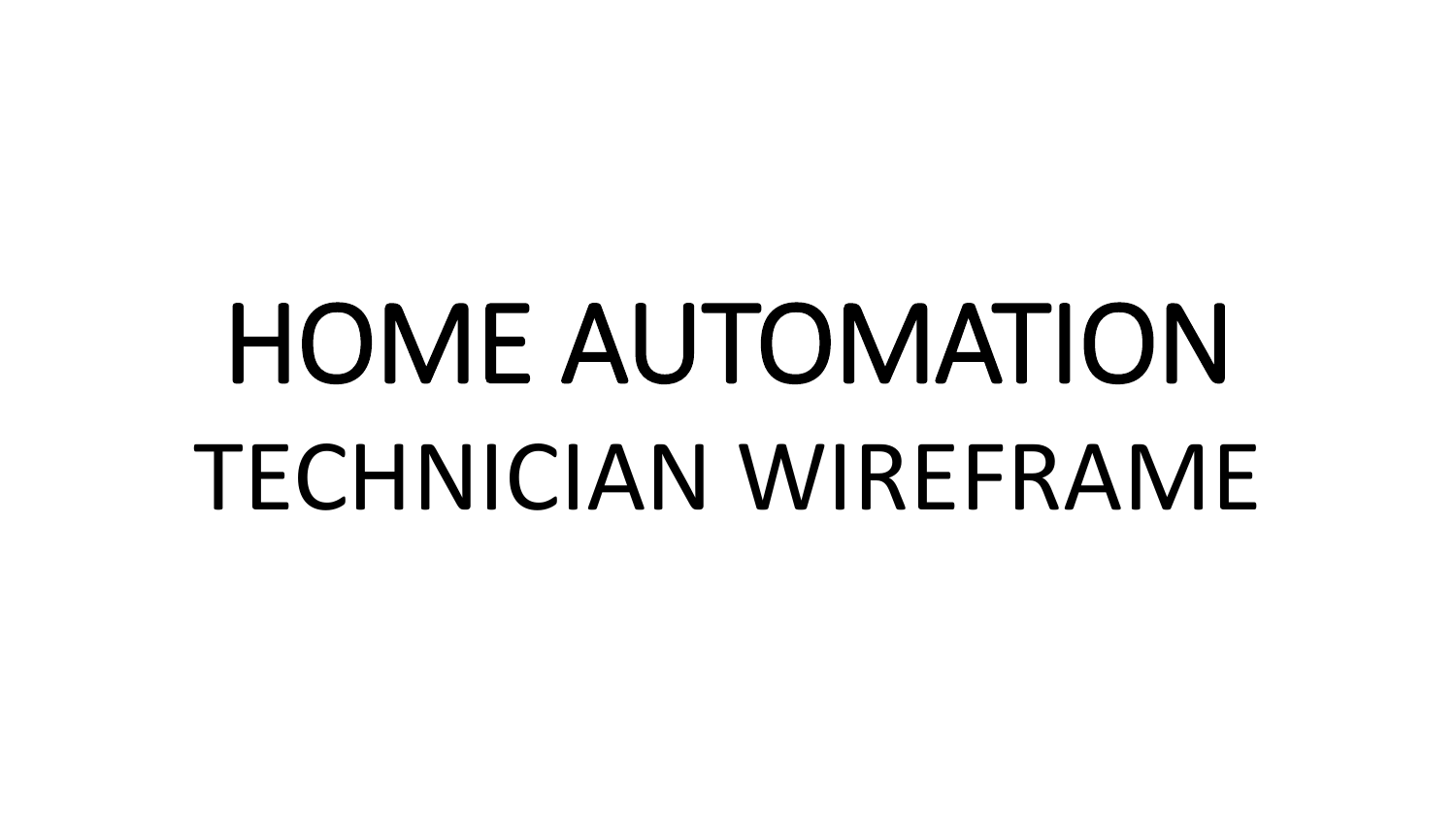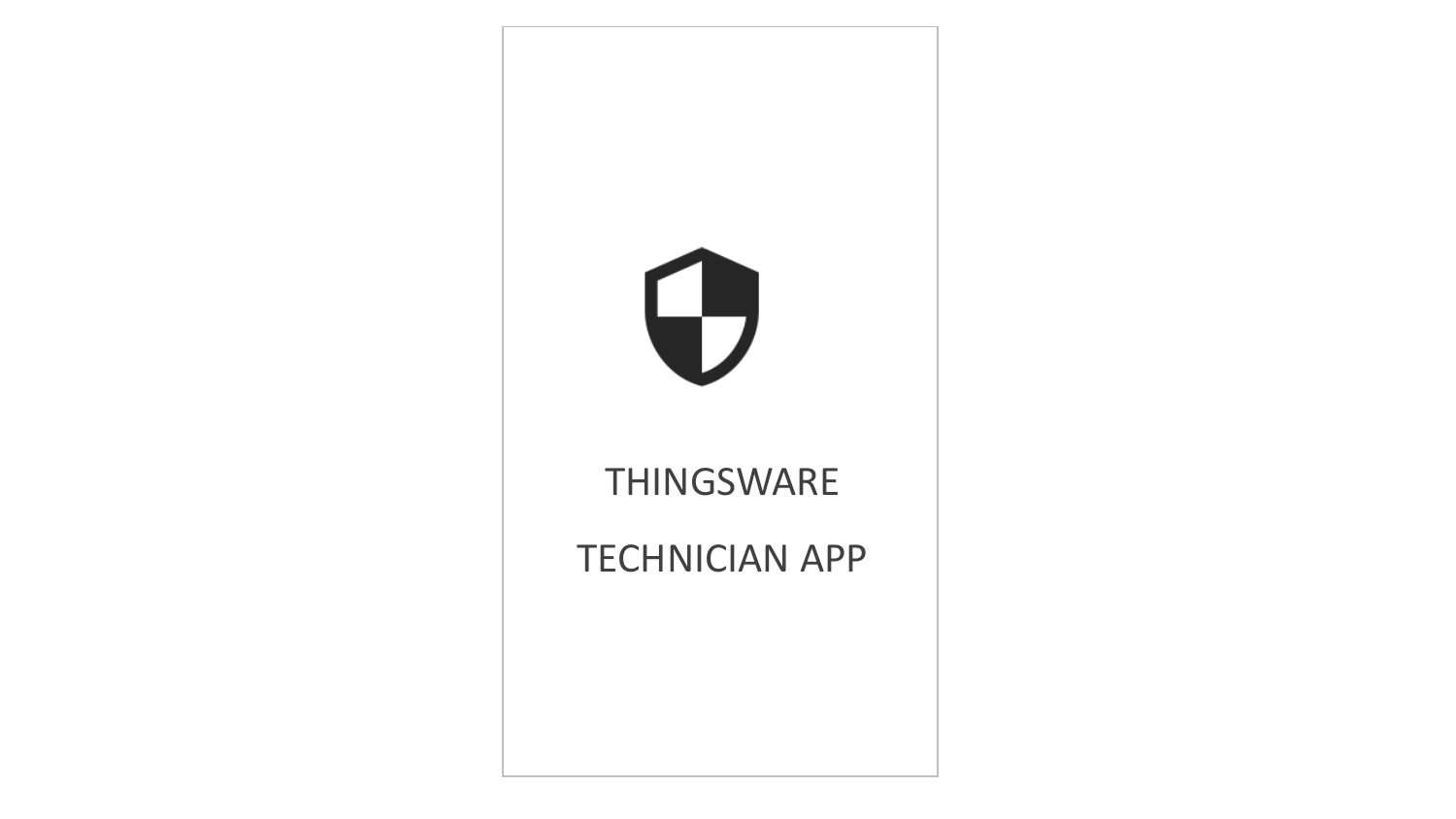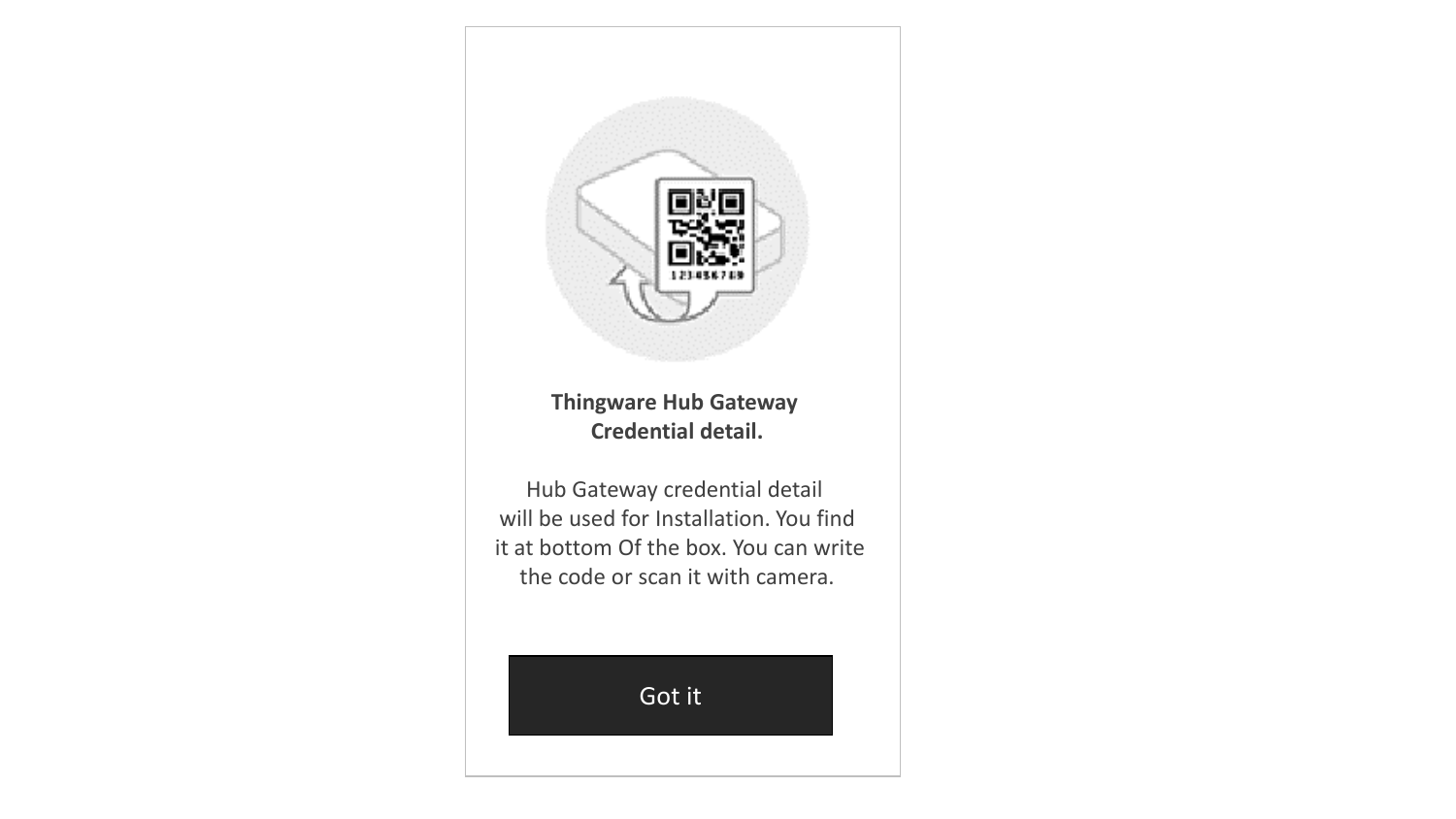### **Technician** Login Screen



User ID:

Password:

Sign In

#### **Login Screen**

Technician mobile App. The user has to put user ID & password. The User ID & Password would be provided along with Hardware.

Every Hardware Device has unique ID & Password to identification.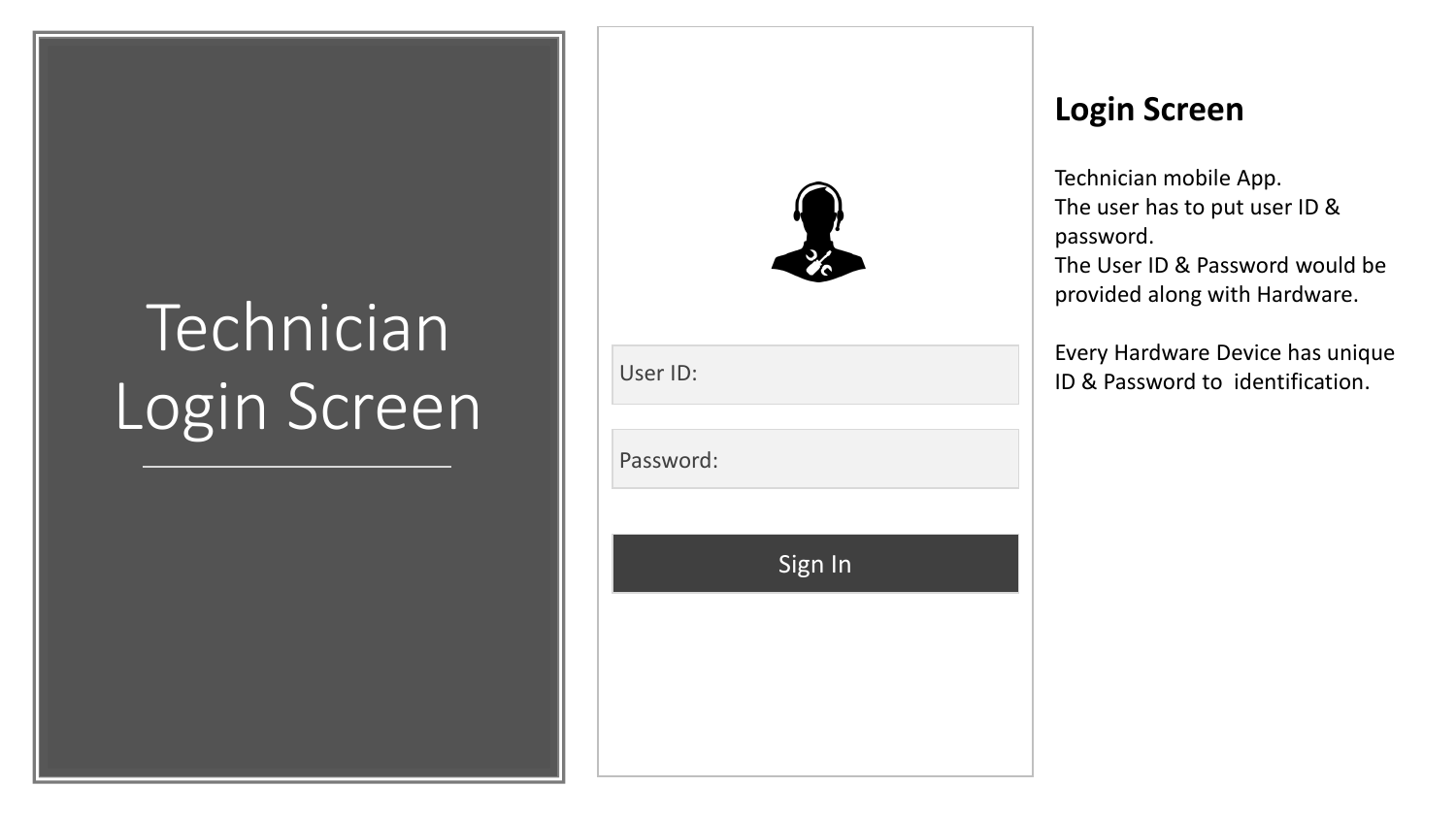## Device Discovery Screen

#### **Device Discovery**

Device Discovery

Relay 8

Relay 9

Relay 10

**Relay List** Master Bedroom Tube light Relay 1 Master Bedroom Bed Lamp Relay 2 Master Bedroom Air Conditioner Relay 3 Relay 4 Guest Bedroom <u>1nermoset</u>  $\checkmark$ Relay 5  $\checkmark$ Relay 6 -Relay 7

### **Device Discovery**

Things ware Hardware hub discovery the Known Devices & Unknown Devices. All Known Devices like(SONY , LG, Samsung Philips are shown.

After device got discovered, user can pair the device, With mobile App and configure for control.

On clicking pair icon user can unpair if he don't want to control or want to use the control.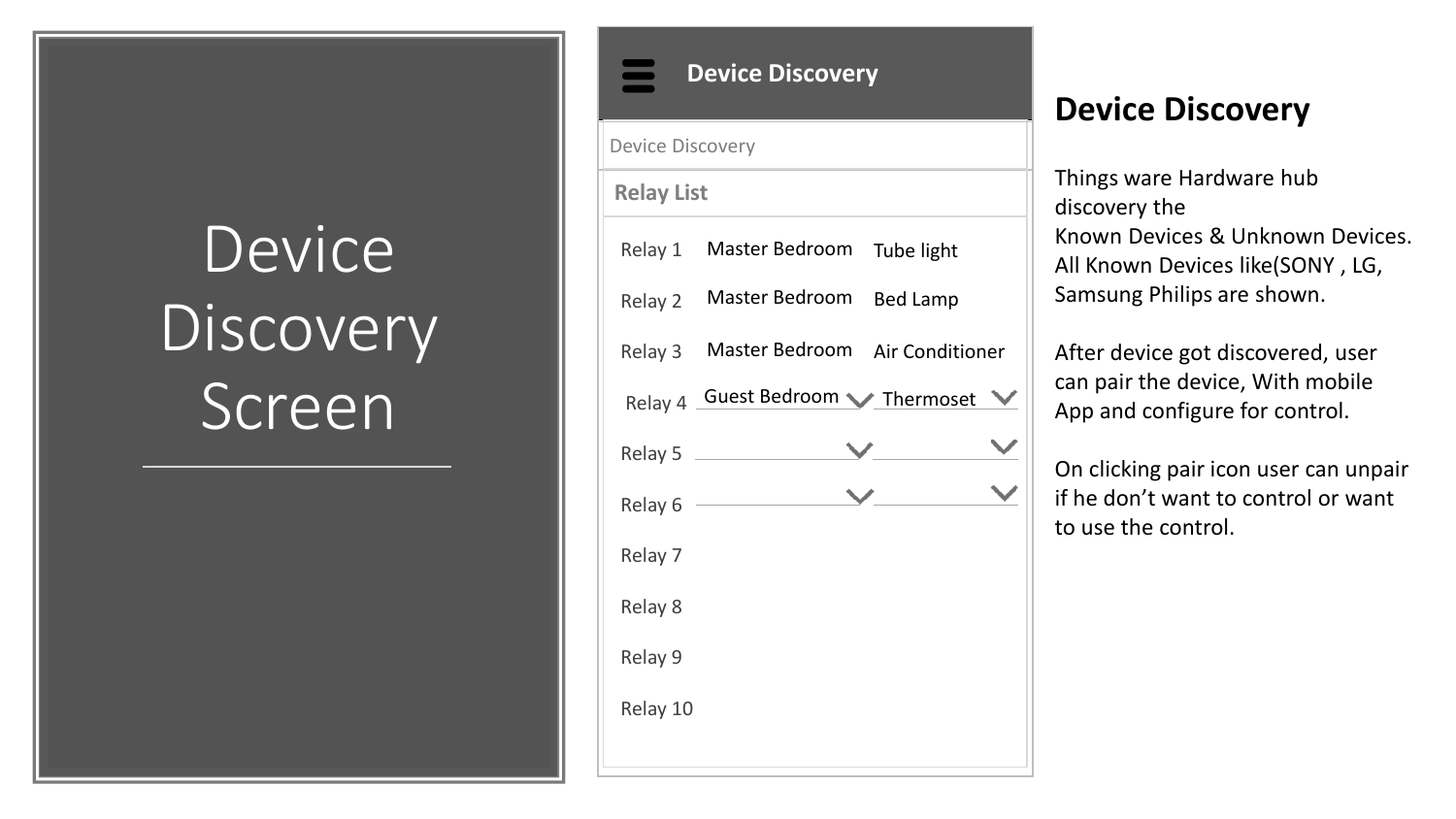## Device Dispatch **Screen**

| <b>New</b>                                  | In Progress                                                                                                        | Resolved |
|---------------------------------------------|--------------------------------------------------------------------------------------------------------------------|----------|
| more then 2000 ms<br>21 Mar 2018   10:13 PM | Dispatch Id: 34654_637839_6839287822<br>Customer: Quentalla_001<br>Weak Signal and Broadcasting range is           | 5 Miles  |
| more then 2000 ms<br>21 Mar 2018   10:13 PM | Customer: www.Thirdeyeinc.com_001<br>Weak Signal and Broadcasting range is                                         |          |
| more then 2000 ms<br>21 Mar 2018   10:13 PM | Dispatch Id: 34654_637839_6839287822<br>Customer: www.Thirdeyeinc.com_001<br>Weak Signal and Broadcasting range is |          |
|                                             |                                                                                                                    |          |

### **Device Dispatch screen**

Thingsware Hardware Device Dispatch screen send the device issue directly to the technician. App.

The Screen showing 3 Tabs

- 1) New Showing All new Issues.
- 2) In progress Technician Accept the Issue and working on it for resolve the Issue.
- 3) Resolved All issued which are solved by the Technician.